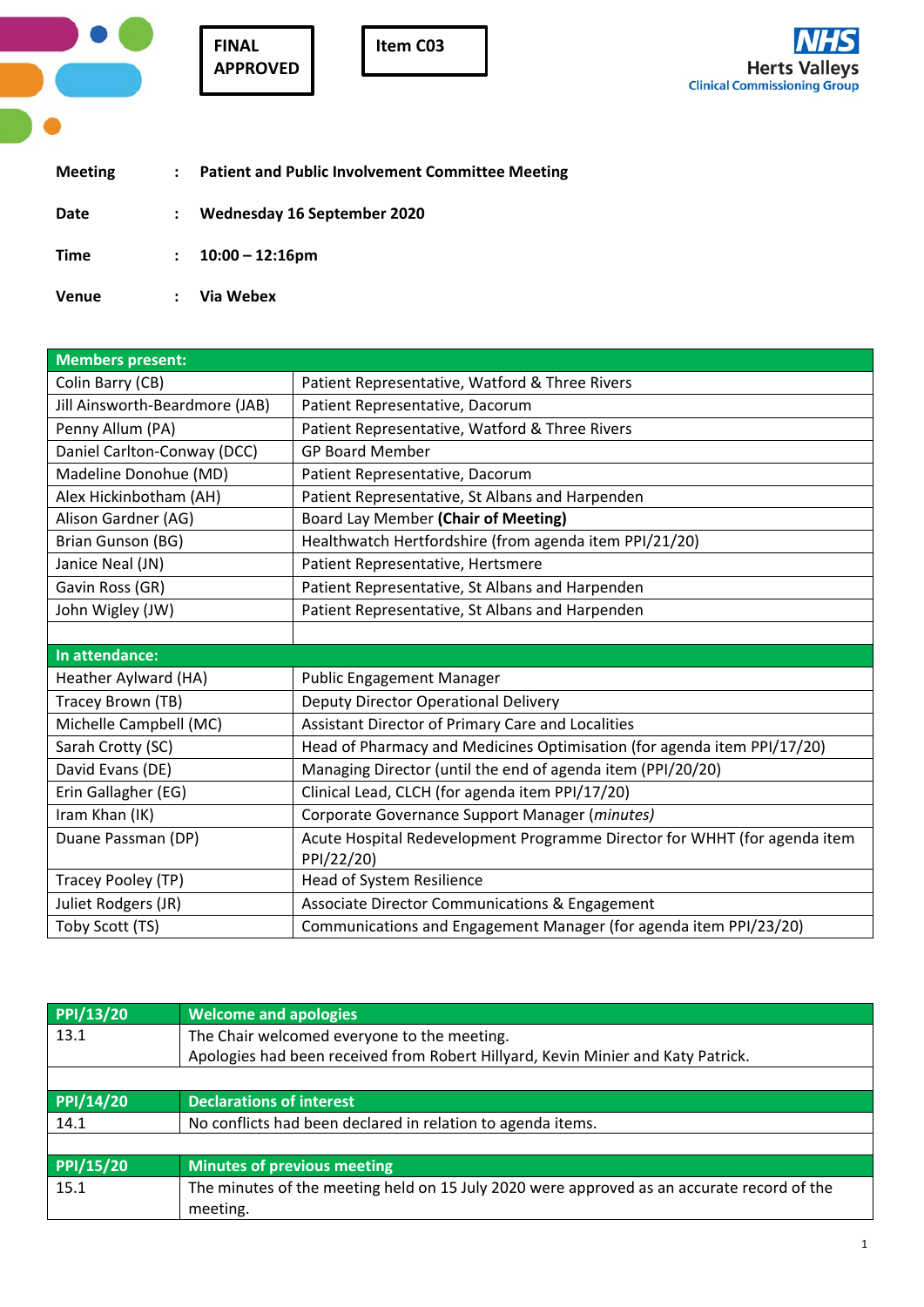| PPI/16/20        | <b>Matters arising</b>                                                                                    |
|------------------|-----------------------------------------------------------------------------------------------------------|
| 16.1             | PPI/38.4 & 70.3/19 Developing GP Practice Groups: AG commented that this action is                        |
|                  | on-going. HA commented that discussions are now starting to take place in regards to                      |
|                  | PPGs and noting that work and support is required. JR requested for Primary Care update                   |
|                  | to be on the agenda for the next meeting.                                                                 |
|                  | PPI/5.3/20 ICC/ICP update: ICP roadmap to restoration of services included within<br>$\bullet$            |
|                  | today's agenda. Action is closed.                                                                         |
|                  | PPI/6.4/20 Restoration and Recovery: JR confirmed the patient information leaflet has<br>$\bullet$        |
|                  | been shared and is available on the website. Action is closed.                                            |
|                  | PPI/6.5/20 Restoration and Recovery: JR updated that there are no national recovery<br>$\bullet$          |
|                  | material available to be shared at present, however will be shared as when it comes in.                   |
|                  | Action is closed.                                                                                         |
|                  | There were no further matters outstanding.                                                                |
|                  |                                                                                                           |
| PPI/17/20        | <b>Rapid Response Service - (CLCH)</b>                                                                    |
| 17.1             | Erin Gallagher introduced the report with the following points:                                           |
|                  | The Rapid Response service was due to start in April but was paused due to the start-up of                |
|                  |                                                                                                           |
|                  | the discharge to assess programme.                                                                        |
|                  | The service therefore started from 01 July which provides responsive holistic assessment and<br>$\bullet$ |
|                  | treatments designed to avoid acute hospital admissions and support patients in their place of             |
|                  | residence.                                                                                                |
|                  | The service runs 365 days a year from 8am-10pm.<br>$\bullet$                                              |
|                  | The team compromises a mixture of highly skilled nurses from various backgrounds including<br>$\bullet$   |
|                  | paramedics, therapists and rehab assistants.                                                              |
|                  | Following a referral, patients deemed suitable for management at home will be assessed<br>$\bullet$       |
|                  | within 2 hours of referral by a senior clinician, who will discuss the patient's needs with their         |
|                  | GP and community geriatrician.                                                                            |
|                  | Patients have to meet a certain criteria which include; HV GP and HV resident, over 18 years              |
|                  | of age, conditions including short term minor illnesses causing reduced mobility or functional            |
|                  | decline, fall or dizziness, catheter problems and heart failure.                                          |
|                  | The report includes details of the patient pathway.                                                       |
| 17.2             | The following points were raised in discussion:                                                           |
|                  | The committee noted that referrals can be received via health care professionals such as                  |
|                  | GPs, nurses, social workers and the ambulance service.                                                    |
|                  | DCC commented that it will be good to have a look at the referrals and who is using the                   |
|                  | service.                                                                                                  |
|                  | It is noted that patients who have suspected Covid will still be able to access the service.<br>$\bullet$ |
|                  | There are protocols in place to manage the site for Covid positive patients.                              |
|                  |                                                                                                           |
|                  | AG thanked both Sarah and Erin for presenting to the committee.                                           |
| 17.3             | The committee noted the update.                                                                           |
| 17.4             | ACTION: CLCH to provide an update on the type of referrals that are received and from which               |
|                  | service provider - S Camplin.                                                                             |
|                  | S Camplin and E Gallagher left the meeting                                                                |
| <b>PPI/18/20</b> | <b>Participation Report</b>                                                                               |
| 18.1             | HA introduced the report highlighting the following points:                                               |
|                  | Engagement networks have restarted virtually with positive feedback noting that they are<br>$\bullet$     |
|                  | valued and also with some suggestions to help improve them.                                               |
|                  | Suggestions are welcomed for topics committee members would like discussed at the                         |
|                  | sessions.                                                                                                 |
|                  | Feedback from the Reader Panel has also been very positive as they have been very active<br>٠             |
|                  | during the pandemic and found that they have been able to provide a positive impact.                      |
| 18.2             | The following points were raised in discussion:                                                           |
|                  | The committee noted that the Friday update documents have been very helpful and easy to<br>٠              |
|                  | read.                                                                                                     |

 $\overline{1}$ 

٦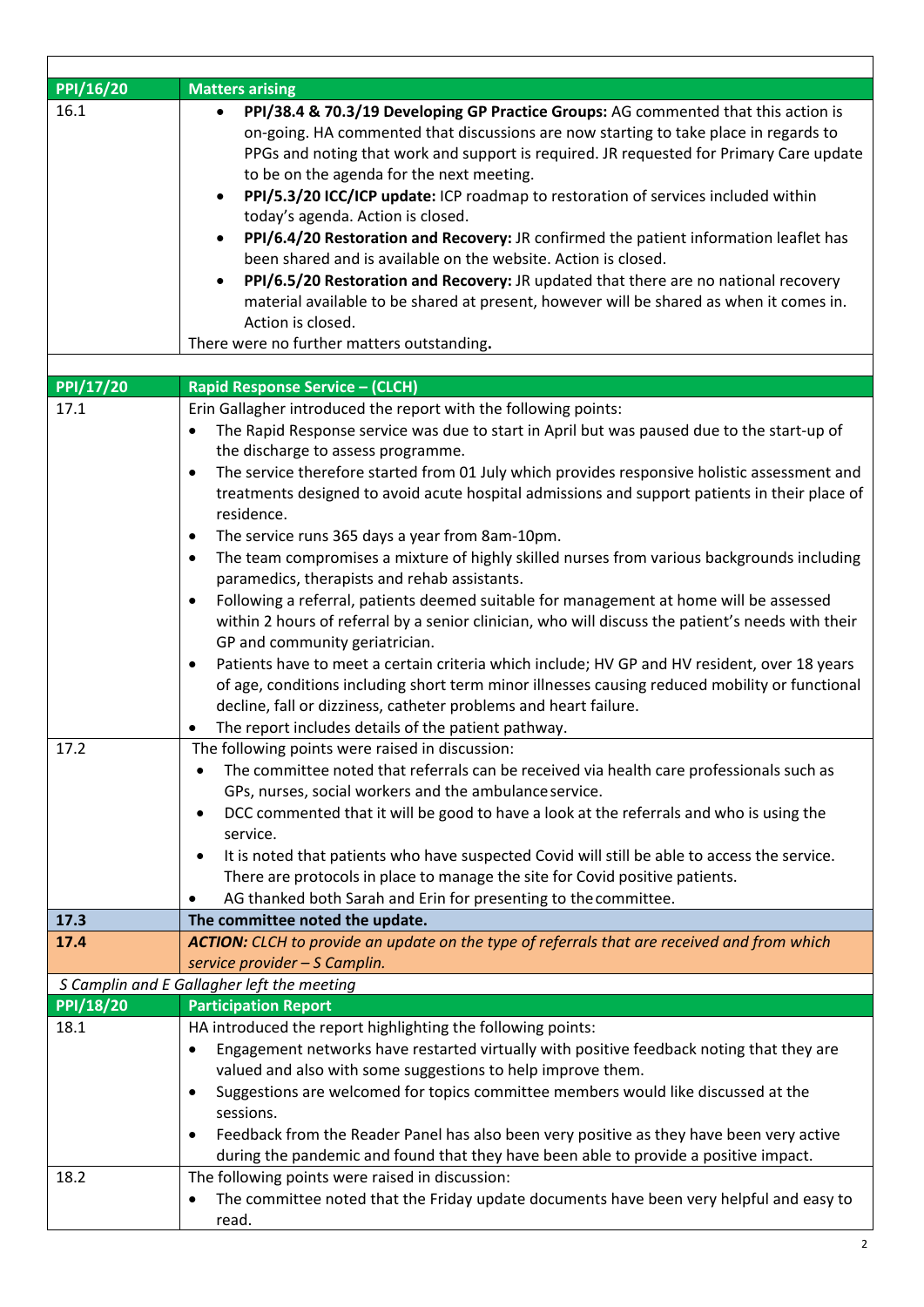|           | MD queried how long the WHHT site survey was online for; JR commented this was<br>$\bullet$                                                                                                                                                                                                                                                                                                                                                                                                                                  |
|-----------|------------------------------------------------------------------------------------------------------------------------------------------------------------------------------------------------------------------------------------------------------------------------------------------------------------------------------------------------------------------------------------------------------------------------------------------------------------------------------------------------------------------------------|
|           | administered by the Trust and the timeframe was approximately 10 days as the information<br>will need to be analysed ahead of the board meeting on 01 October.                                                                                                                                                                                                                                                                                                                                                               |
| 18.3      | The committee noted the update.                                                                                                                                                                                                                                                                                                                                                                                                                                                                                              |
|           |                                                                                                                                                                                                                                                                                                                                                                                                                                                                                                                              |
| PPI/19/20 | <b>ICS/ICP Update</b>                                                                                                                                                                                                                                                                                                                                                                                                                                                                                                        |
| 19.1      | DE introduced the report highlighting the following points:                                                                                                                                                                                                                                                                                                                                                                                                                                                                  |
|           | Following a request from the committee, the ICP roadmap has been shared and available<br>$\bullet$<br>within the report.                                                                                                                                                                                                                                                                                                                                                                                                     |
|           | The Joint Executive Team is currently being appointed to; Jane Halpin Joint Accountable<br>$\bullet$<br>Officer and ICS lead, Alan Pond, Joint Chief Finance Officer, Jane Kinniburgh, Joint Director<br>of Nursing and Quality and three Managing Directors, David Evans for HVCCG, Sharn Elton<br>ENH CCG and Peter Wightman WECCG are all inpost.                                                                                                                                                                         |
|           | Director of Clinical and Professional services has also been recruited to and Director of<br>$\bullet$                                                                                                                                                                                                                                                                                                                                                                                                                       |
|           | Primary Care and Director of OD are currently being recruited to.                                                                                                                                                                                                                                                                                                                                                                                                                                                            |
|           | The report highlights the ICP focus areas including locality delivery plan and frailty plans.<br>$\bullet$<br>There will be changes to service delivery in response to Covid. Another key focus is<br>governance, including finance and contracting, communications and commissioning.<br>The ICP is currently working to deliver phase 3 of the framework for planning and<br>$\bullet$<br>managing the pandemic. It is important to note that in the last week there has been an<br>increase in the number of Covid cases. |
|           | The ICP will need to mirror the timelines in relation to the ICS. As the three CCGs merge into<br>$\bullet$                                                                                                                                                                                                                                                                                                                                                                                                                  |
| 19.2      | one organisation, the ICP will also develop in parallel.                                                                                                                                                                                                                                                                                                                                                                                                                                                                     |
|           | The following points were raised in discussion:<br>The virtual respiratory hospital is still operational, with work to develop on the virtual<br>٠<br>hospital pathways.                                                                                                                                                                                                                                                                                                                                                     |
|           | There has been some data to suggest that some patients may also be suffering from<br>Chronic Fatigue Syndrome, highlighting that the virtual hospitals are also focusing on                                                                                                                                                                                                                                                                                                                                                  |
|           | patients with longer Covid symptoms.                                                                                                                                                                                                                                                                                                                                                                                                                                                                                         |
|           | DCC added that the virtual respiratory hospital was very good in that it supported<br>$\bullet$                                                                                                                                                                                                                                                                                                                                                                                                                              |
|           | patients safely in the community.                                                                                                                                                                                                                                                                                                                                                                                                                                                                                            |
| 19.3      | The committee noted the update.                                                                                                                                                                                                                                                                                                                                                                                                                                                                                              |
| PPI/20/20 | <b>Restoration and Recovery</b>                                                                                                                                                                                                                                                                                                                                                                                                                                                                                              |
| 20.1      | DE introduced the report highlighting the following points:                                                                                                                                                                                                                                                                                                                                                                                                                                                                  |
|           | Phase 3 of the Covid pandemic focuses on five principles;                                                                                                                                                                                                                                                                                                                                                                                                                                                                    |
|           | 1. actively engage with most impacted by the change                                                                                                                                                                                                                                                                                                                                                                                                                                                                          |
|           | 2. make everyone matter, leave no-one behind                                                                                                                                                                                                                                                                                                                                                                                                                                                                                 |
|           | 3. confront inequality head on                                                                                                                                                                                                                                                                                                                                                                                                                                                                                               |
|           | 4. recognise people, not categories, by strengthening personalised care                                                                                                                                                                                                                                                                                                                                                                                                                                                      |
|           | 5. value health, care and support equally                                                                                                                                                                                                                                                                                                                                                                                                                                                                                    |
|           | There has been significant work around the Multiple Disciplinary Team (MDT) approach.<br>Some areas covered with the Trust have been around Cancer, Elective Services, Primary<br>and Community and Mental Health.                                                                                                                                                                                                                                                                                                           |
|           | Waiting lists and patient referrals have now been looked at by consultants and clinicians                                                                                                                                                                                                                                                                                                                                                                                                                                    |
|           | and have been triaged to allow for patients to be seen in the right place.                                                                                                                                                                                                                                                                                                                                                                                                                                                   |
|           | One of the challenges noted in the system is around infection prevention and control (IPC)<br>$\bullet$<br>measures that need to be put into place. This therefore means productivity drops as there<br>are more measures in place to ensure sites are Covidfree.                                                                                                                                                                                                                                                            |
|           | The report provides information in relation to A&E performance and the Urgent                                                                                                                                                                                                                                                                                                                                                                                                                                                |
|           | Treatment Centre and the community providers' approach to restoration and recovery                                                                                                                                                                                                                                                                                                                                                                                                                                           |
|           | highlighting the current position at Phase 3, where all providers are working through<br>backlogs and improving waiting times.                                                                                                                                                                                                                                                                                                                                                                                               |
| 20.2      | The following points were raised in discussion:                                                                                                                                                                                                                                                                                                                                                                                                                                                                              |
|           | MD commented that during their Locality Board Meeting it was raised that for Q1 figures,                                                                                                                                                                                                                                                                                                                                                                                                                                     |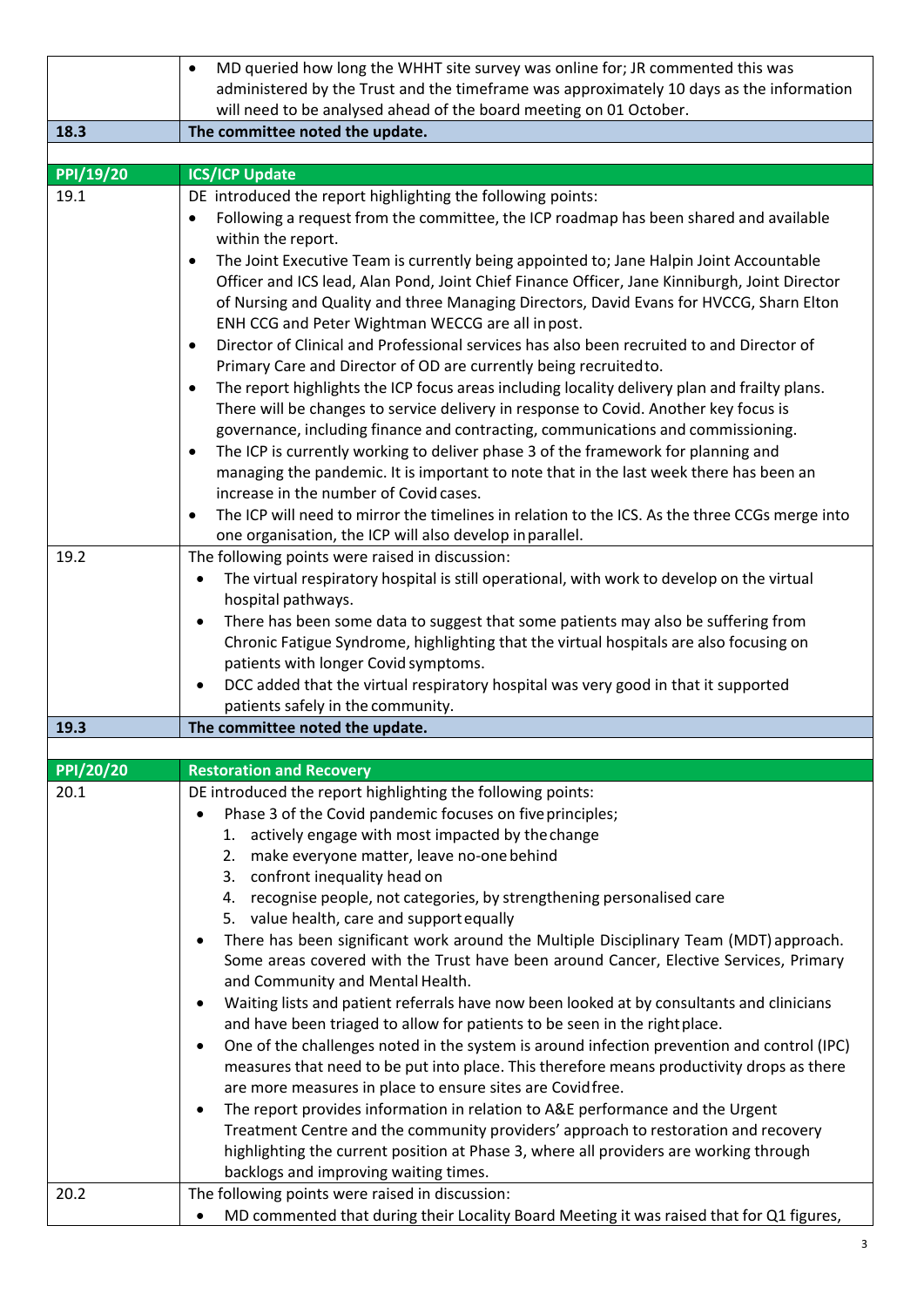|                              | GP Patient Referrals for 2019/20 show approximately 7000 fewer referrals from the                                                                   |
|------------------------------|-----------------------------------------------------------------------------------------------------------------------------------------------------|
|                              | previous quarter. Therefore as a system there should be work to investigate the 'missing                                                            |
|                              | referrals' as these patients will need to be offered appointments and/or treatments.                                                                |
| 20.3                         | MC introduced the Primary Care Recovery presentation with the following points:                                                                     |
|                              | Due to Covid the majority of business as usual was paused in relation to primary care and                                                           |
|                              | localities. All meetings were stood down and some clinical services were suspended.                                                                 |
|                              | The slides provide details of the services that are now restating as well as meetings.<br>$\bullet$                                                 |
|                              | Enhanced Effective Resource Management is re-established with a Clinical Super User                                                                 |
|                              | Group formed reviewing Gemima's new risk satisfaction business tool.                                                                                |
|                              | Work is continuing with the Primary Care Network organisational development programme,<br>$\bullet$                                                 |
|                              | with monthly training sessions arranged.                                                                                                            |
|                              | There are plans to restart the GP Enhanced Commissioning Framework in Oct 2020.                                                                     |
| 20.4                         | The following points were raised in discussion:                                                                                                     |
|                              | MD commented that the Gemima tool has been very useful to provide information and data<br>$\bullet$                                                 |
|                              | for patients that are frequent healthcare users to see where they have been and how they could                                                      |
|                              | benefit from interventions and services that could be offered to them to help improve their                                                         |
|                              | treatment.                                                                                                                                          |
|                              | JR commented that it is important to ensure patients are aware the General Practice is<br>accessible and can be accessed in the same way pre-Covid. |
| 20.5                         | The committee noted the report.                                                                                                                     |
|                              |                                                                                                                                                     |
| PPI/21/20                    | Any other business - Covid Testing                                                                                                                  |
| 21.1                         | JR commented that there are National issues with testing for Covid. The message that is sent out                                                    |
|                              | is that if you have Covid symptoms, you should try to book in for a test. The capacity challenge is                                                 |
|                              | with the labs and not swabbing. If you or a member of your household have symptoms it is                                                            |
|                              | important that they isolate at home. GP practices and A&E are not able to provide tests or refer                                                    |
|                              | you for a test. These key messages will be sent out this week by Herts County Council.                                                              |
| D Passman joined the meeting |                                                                                                                                                     |
|                              |                                                                                                                                                     |
| <b>PPI/22/20</b>             | <b>WHHT Verbal Update</b>                                                                                                                           |
| 22.1                         | DP provided a verbal update highlighting the following points:<br>$\bullet$                                                                         |
|                              | The Strategic Outline Case for investment was submitted in early 2019 looking at options<br>$\bullet$                                               |
|                              | for refurbishment and rebuild on the hospital site plus £50m investment in Planned Care                                                             |
|                              | at St Albans and Hemel Hempstead Hospitals.                                                                                                         |
|                              | The regulators asked the Trust to consider options that were larger in capital if they                                                              |
|                              | provided additional benefits. One of the key aspects that are being considered is the                                                               |
|                              | replacement of the Princess Michael Kent Wing and full redevelopment of the A&E                                                                     |
|                              | department.                                                                                                                                         |
|                              | An architect design team has been recruited to help provide assistance.<br>٠                                                                        |
|                              | There are a variety of options for the hospital sites which will be presented at a joint<br>٠                                                       |
|                              | board meeting for HVCCG and WHHT.                                                                                                                   |
|                              | In the beginning of 2021 there will be a preferred option which will be worked through in<br>$\bullet$                                              |
|                              | a lot more detail including plans for individual departments and treatment rooms.                                                                   |
|                              | It is noted that a timeframe of completion is set for 2025.<br>$\bullet$                                                                            |
|                              | There has been a staff and public survey for feedback and comments on the shortlisted                                                               |
|                              | options.                                                                                                                                            |
|                              | The Outline Business Case will be submitted in summer 2021, once approved will lead to                                                              |
|                              | the Full Business Case including final designs and costs.                                                                                           |
| 22.2                         | The following points were raised in discussion:<br>٠                                                                                                |
|                              | All feedback and engagement that has been received will provide an analysis in                                                                      |
|                              | preparation for the board meeting on 01 October.                                                                                                    |
| 22.3                         | There will be a proposed shortlist of six options which will be presented to the board.<br>The committee noted the report.                          |
| D Passman left the meeting   |                                                                                                                                                     |
| <b>PPI/23/20</b>             | <b>Winter Planning</b>                                                                                                                              |